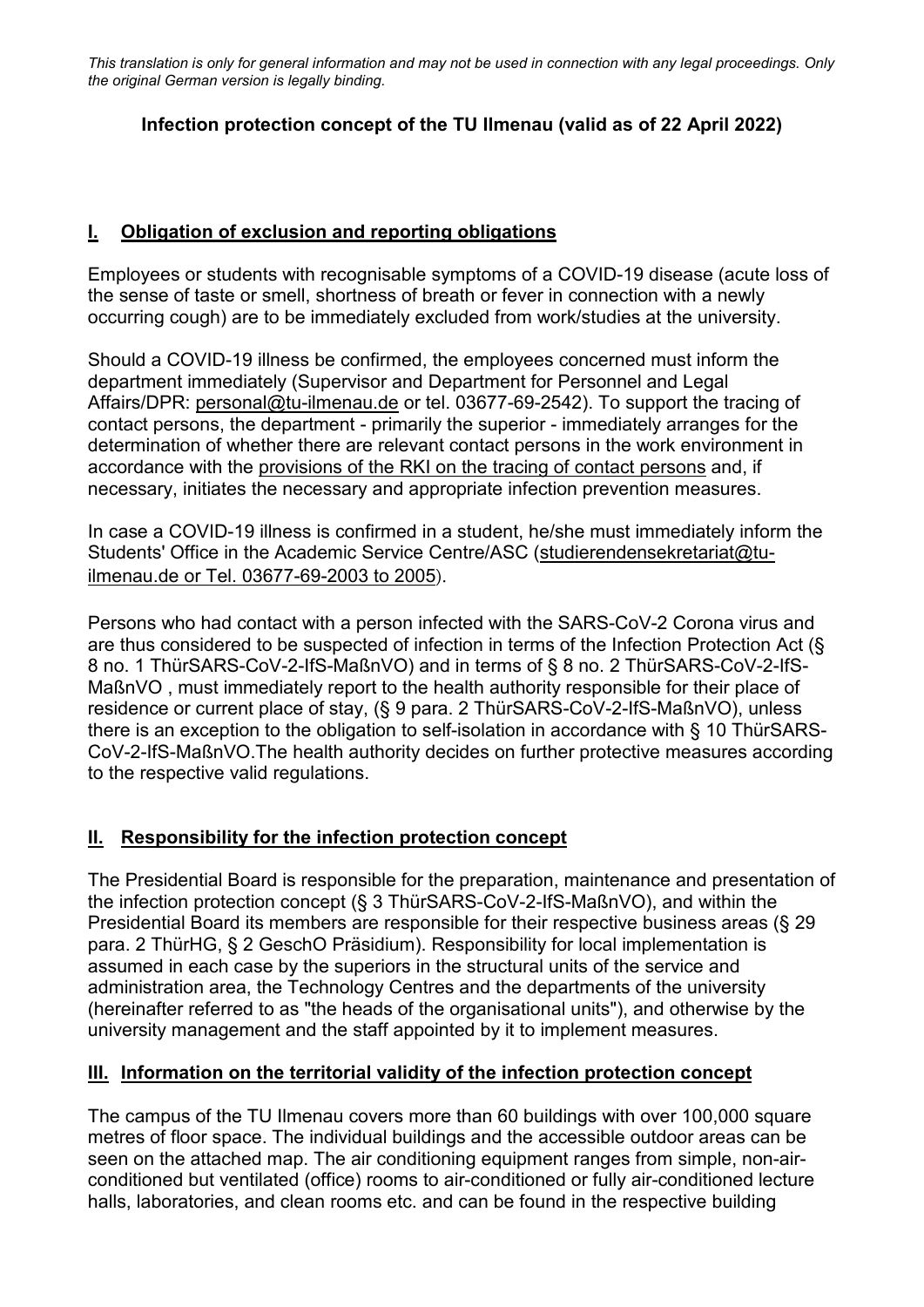documentation. The infection protection concept is valid in all buildings of the TU Ilmenau and as far as necessary for the open spaces.

## **IV. General organisational measures**

- 1. Information and communication
	- The university management shall keep employees and students informed permanently about necessary infection prevention measures (distance, hand hygiene, behaviour when sneezing, etc.) on the university's website set up specifically for this purpose.
	- All staff members, students and third parties (academic and non-academic persons) are obliged to keep themselves regularly informed about the status.
- 2. Distance regulations
	- On the premises of the TU Ilmenau and in the buildings, a minimum distance of 1.5 m must be maintained between persons wherever possible and reasonable.
	- Where experience has shown that groups of people gather (e.g., counter areas, time recording terminals, lifts, etc.), the head of the organisational unit to which the room is allocated is responsible for marking the protective distances of the waiting areas, e.g., with adhesive tape. In public areas, e.g., in front of lifts, in corridors or at time recording terminals, the Division of Facilities and Operation (DGT) is responsible.
- 3. General hygienic measures
	- Members of the university and third parties (academic and non-academic persons) are urged to regularly wash their hands with liquid soap in the washing facilities. The recommendations of the RKI are to be followed.
	- Sufficient room aeration/ventilation must always be provided.
	- In jointly used places such as sanitary rooms and kitchens, more attention should be paid to cleanliness. Personal utensils, especially crockery, cutlery, and similar items, should not be shared with others.
- 4. Contact tracking

 For face-to-face events (teaching and examinations, committee meetings, consultations), individual contact recording of the participating persons via browserbased web applications or applications using the Corona warning app is recommended.

### **V. Access to and conduct in buildings and other premises of the TU Ilmenau**

• *Mandatory wearing of a mask:* According to § 6 para. 2 of the Thuringian SARSThürSARS-CoV-2- Infektionsschutz-MaßnahmenverordnungIfS-MaßnVO (Thuringian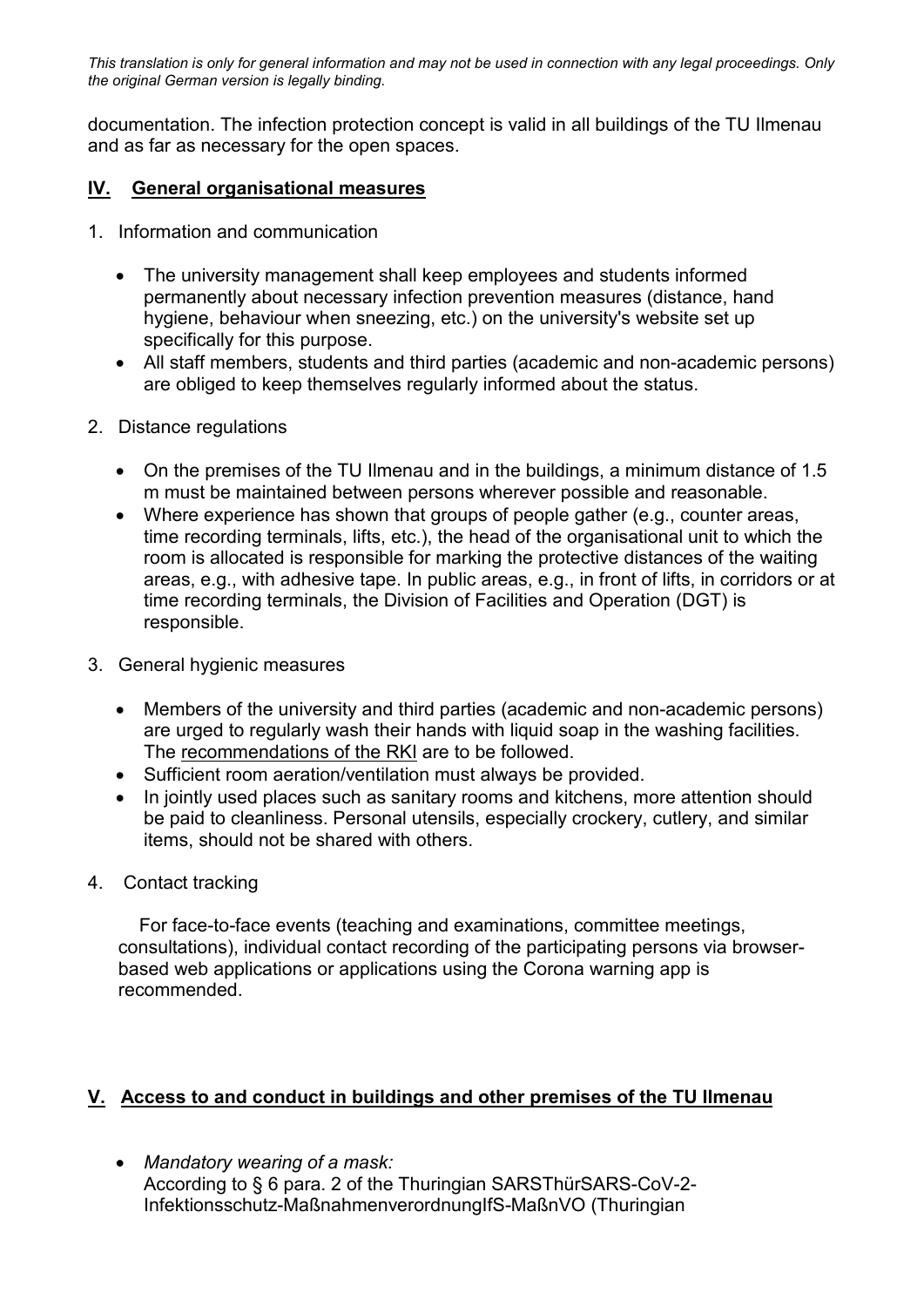SARSThürSARS-CoV-2-Infection Protection Measures Ordinance), wearing a qualified face mask is obligatory in buildings for reasons of occupational health and safety. In addition, the university management exercises its domiciliary right in terms of compliance with the mask obligation.

Therefore are necessary:

- medical face masks or

- respirators without exhalation valve with technically higher protection standard, especially FFP-2 masks.

The supreme health authority publishes permissible qualified facial masks on its Internet website (https://www.tmasgff.de/fileadmin/user\_upload/Gesundheit/COVID-19/Zugelassene\_Maskentypen.pdf).

However, the obligation to wear a qualified face mask applies to classroom teaching and face-to-face examinations, but not to committee meetings, meetings and at the staff member's workplace, provided that the minimum distance of 1.5 m is maintained.

Wearing a qualified face mask is compulsory during the entire stay in the university library, also at the user's desk

#### **VI. Measures for working safely at the TU Ilmenau**

The employer shall define and implement the measures still required for occupational infection control in an occupational hygiene concept (ISK) based on the risk assessment in accordance with §§ 5 and 6 of the Occupational Health and Safety Act. The measures to be defined must also be implemented in the areas where breaks are taken and during break times. In particular, the regional infection situation and special activity-specific infection risks must be considered.

- 1. Workplace design and work organization
- Workplaces are to be arranged in such a way that a minimum distance of 1.5 m is maintained wherever possible and reasonable.
- Simultaneous use of offices by several persons shall be avoided whenever possible.
- Reducing the occupancy density of work areas and shared facilities can be achieved through measures to equalise time (shift systems, breaks that do not overlap as much as possible, etc.).
- Children must not accompany their parents to the workplace.
- Sufficient protection against aerosol concentration and exposure must be provided by further organizational measures i.e., ventilation and suitable separations between the persons present.
- When the organizational measures described above cannot be implemented, or when increased aerosol levels are to be expected during the work performed, or when the workplace is particularly subject to exposure, qualified face masks must be worn. In these cases, employees are strongly advised to wear FFP-2 masks or comparable respirators if possible. Required protective equipment is procured by the respective organizational units and financed by their non-personnel budgets.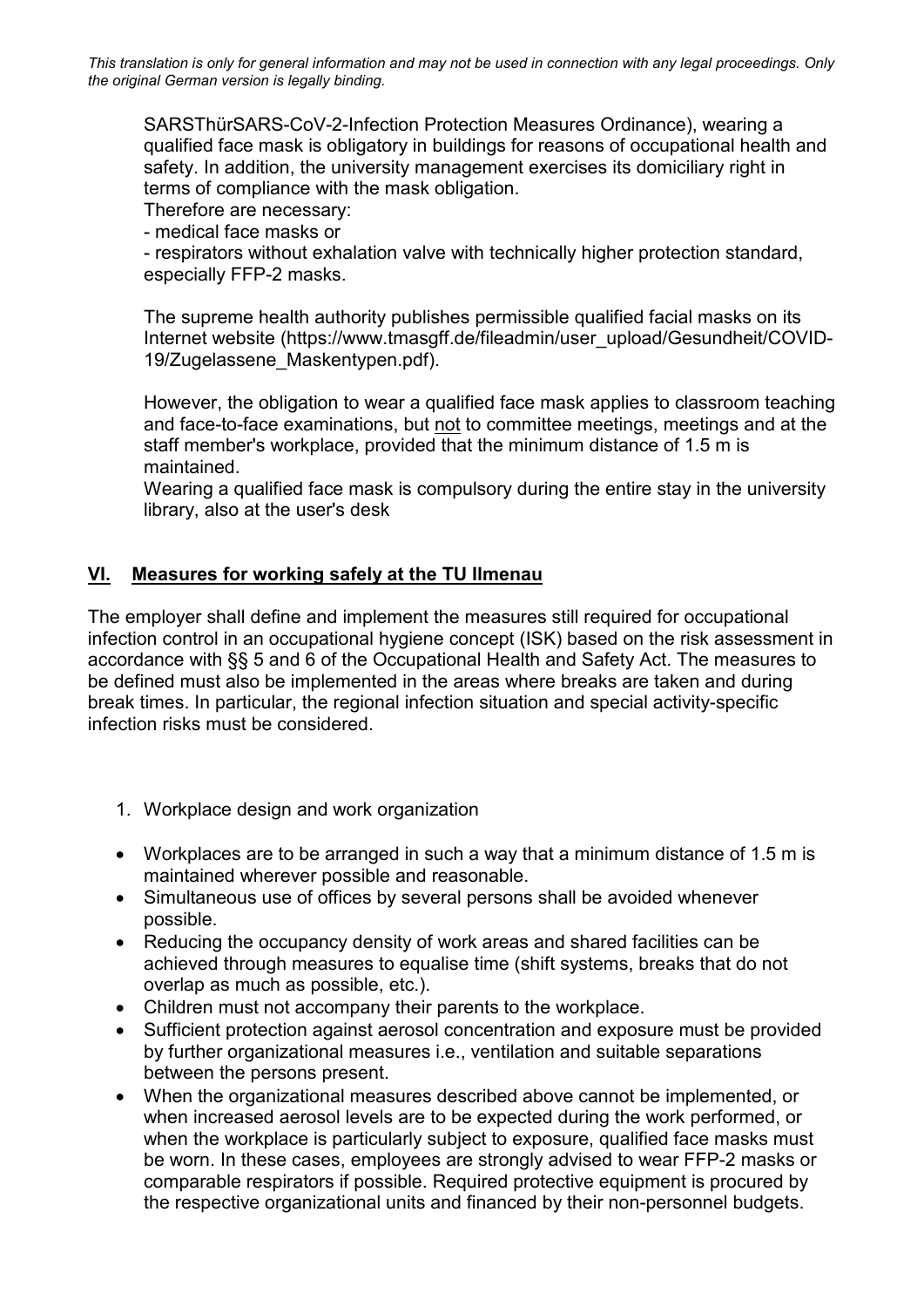### 2. Working from home (home office), mobile working / alternating teleworking

In addition to the technical and organisational measures listed in item 1, supervisors may, in individual cases, consider the possibility of offering home office/mobile working in order to avoid contact with people due to operational reasons, in particular to avoid or reduce the simultaneous use of offices / rooms in buildings by several people, provided that the activities of the employees concerned are suitable for working from home and there are no operational reasons for not doing so at the employee's home.

- According to the internal agreement on working time, working from home is therefore possible in justified cases with the agreement of the supervisor. This regulation can be applied in particular if there is a short-term need for mobile working, e.g. in the case of quarantine or in the case of sick relatives or to avoid chains of infection in the case of infection with the coronavirus that has occurred in the company's working environment or in cases of justified suspicion. The regulation shall be limited to the time necessary to achieve the occupational health and safety objective.
- If it is intended to perform work from home on a regular basis over a longer period, irrespective of the infection situation, an application should be submitted In accordance with the work agreement on work from home and home-based telework.
- 3. Work equipment / tools
	- Wherever possible, tools and work equipment should be used on a personal basis.
	- When jointly using objects/devices (e.g., microscope, keyboards, mouse etc.), hands must be carefully cleaned before and after use. In addition, the devices should be wiped with a disinfectant tissue before and after use if possible.
- 4. Business trips
	- Due to the current high incidence of infection, business trips should continue to be limited to necessary cases and regularly replaced by telephone calls, telephone conferences, video conferencing, etc.
	- Subsequent costs of business trips (e.g., of quarantine measures, not scheduled return trips, etc.) are to be covered by the requesting structural unit, as are the costs of business trips that had been ordered but were cancelled (cancellation fees, etc.).
- 5. Committee meetings, conferences, etc.
	- Due to the current high incidence of infections, meetings of the bodies and committees or discussions should be held online as a matter of priority. Face-toface meetings are still permissible, however, in compliance with the requirements of the infection protection concept.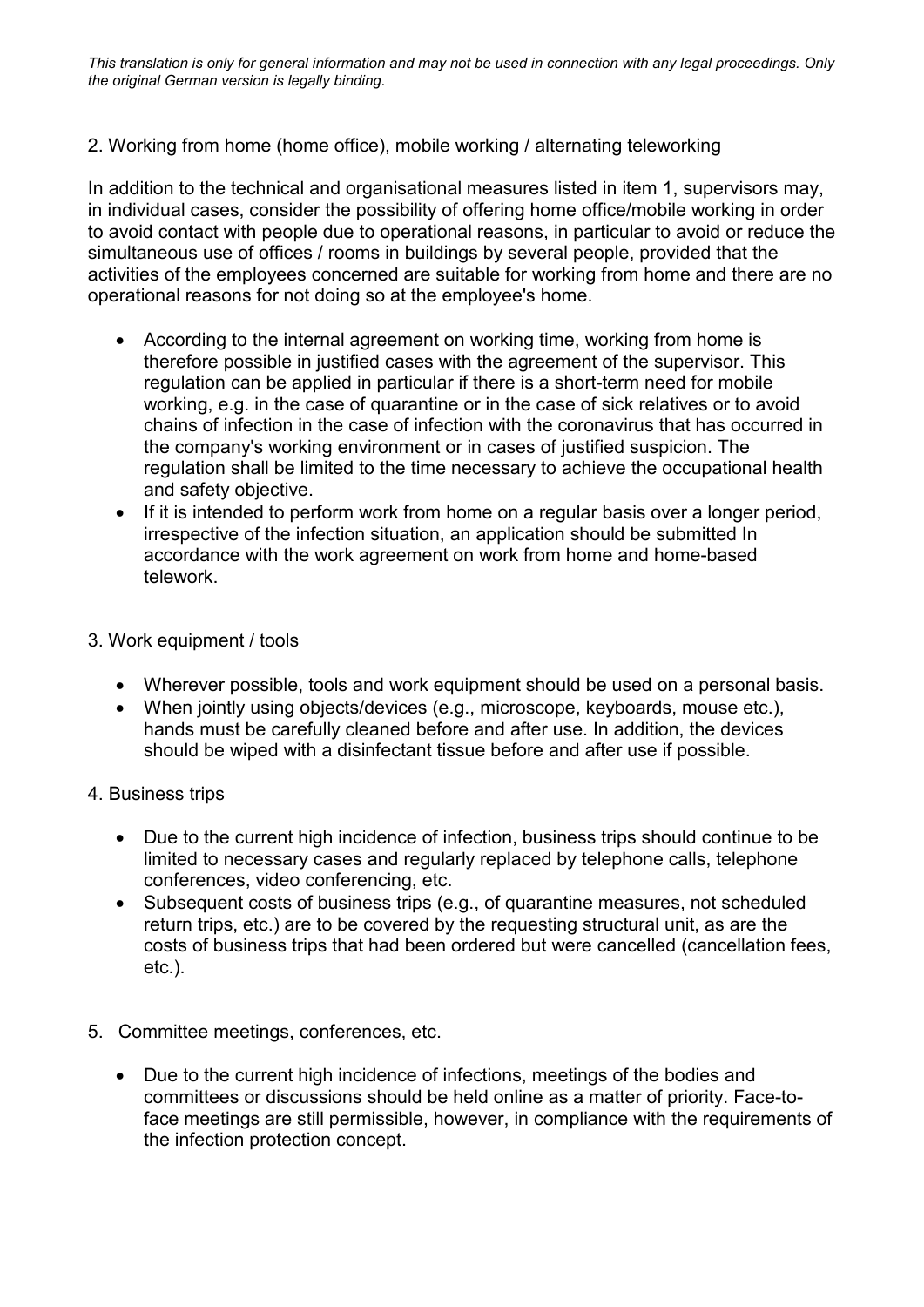#### 6. Provision of self-tests

All members and affiliates of the university have access to the testing center in the campus sports hall until further notice.

7. Vaccinations

The employer shall provide employees with the opportunity to be vaccinated against the Corona virus during working hours. Employees shall be informed in an appropriate manner about the health risks of contracting coronavirus disease-2019 (CO-VID-19) and about the possibility of vaccination

### **VII. Measures for the safety of studying and teaching at the TU Ilmenau**

1. Classes, internships, examinations etc.

• In general, classes (including practical courses/internships and examinations) are to be held as classroom teaching in the summer semester 2022. Classes where the room situation does not allow the necessary distances to be observed can be held online.

• Any necessary changes to the form of the class as provided for in the module description must be submitted by the person responsible for the class to the Vice-President for Academic Affairs in a timely manner before the class is held and must be approved by the Vice-President for Academic Affairs (short application by e-mail to vpsl@tu-ilmenau.de // Subject: Online class in SS 2022). The prepared application form on the intranet is to be used.

- Classroom teaching (including examinations, etc.) can also be provided according to the above-mentioned requirements when the minimum distance of 1.5 m cannot be maintained. Participants must wear a qualified face mask even after reaching the place, regardless of compliance with the minimum distance requirements, but this does not apply to instructors or other lecturers, insofar as they maintain the minimum distance of 1.5 m.
- Students are provided with a weekly test for self-testing by In-vitro-Diagnostika (in vitro diagnostics) in accordance with the regulations mentioned in section VI, item 6
- 2. Principles for the allocation of lecture halls/seminar rooms in WS 2020/21
- When lecture halls/seminar rooms are occupied by exceptionally permitted attendance events, these classes always prevail over other classes. The latter may have to be postponed or - as a final step - may have to be cancelled.
- When lecture halls/seminar rooms are free after the class schedule has been completed, university members, students, and external parties may also use them within the lecture period.
- The use of lecture halls/seminar rooms follows the usual procedure (cf. Intranet ASC).